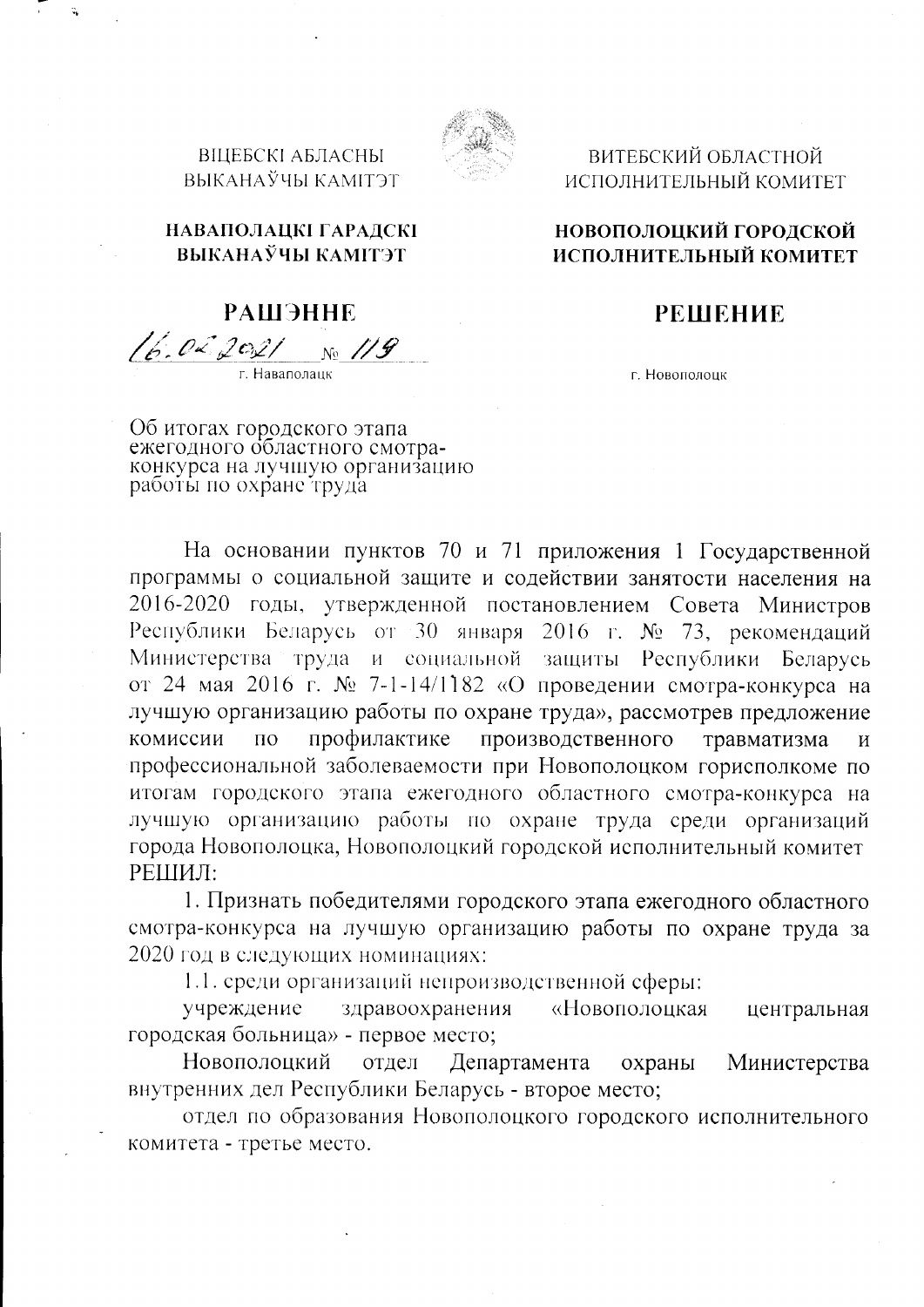1.2. среди организаций производственной сферы, со штатной численностью работающих до 100 человек:

республиканское унитарное предприятие по транспортировке и обеспечению сжиженными нефтяными газами (РУП СГ-транс) - первое место:

торговое частное производственное унитарное предприятие «Вершиловские» - второе место;

закрытое акционерное общество «Спецмонтажизол» - третье место.

1.3. среди организаций производственной сферы, со штатной численностью работающих от 100 до 500 человек:

совместное общество с ограниченной ответственностью «ЛЛК-Нафтан» - первое место;

Новополоцкое филиал монтажное управление OAO  $\langle$ Tpec $\tau$ Белсантехмонтаж №1» - второе место;

открытое акционерное общество «Новополоцклифт» - третье место.

1.4. среди организаций производственной сферы, со штатной численностью свыше 500 человек:

открытое акционерное общество «Нефтезаводмонтаж» - первое место;

открытое акционерное общество «Специализированное ремонтностроительное управление №3 г. Новополоцк» - второе место;

открытое акционерное общество «Строительно-монтажный трест №16, г.Новополоцк» - третье место.

2. Рекомендовать руководителям организаций, занявшим призовые места в своих номинациях, осуществить за счет собственных средств моральное и материальное поощрение работников, занимавшихся организацией и проведением смотра-конкурса и обеспечивших лучшие результаты, установленные комиссией при Новополоцком горисполкоме в ходе подведения итогов работы организаций города Новополоцка по охране труда за 2020 год.

3. Управлению по труду, занятости  $\mathbf{M}$ социальной зашите горисполкома Новополоцкого (Ивашкевич  $J.H.$ ПОДГОТОВИТЬ необходимые материалы об итогах городского этапа смотра-конкурса на лучшую организацию работы по охране труда и направить их в срок до 15 марта 2021 г. в комитет по труду, занятости и социальной защите Витебского областного исполнительного комитета для подведения итогов ежегодного областного смотра-конкурса на лучшую организацию работы по охране труда среди организаций Витебской области.

4. Отделу идеологической работы, культуры и по делам молодежи горисполкома (Романовский Новополоцкого  $H.P.)$ обеспечить